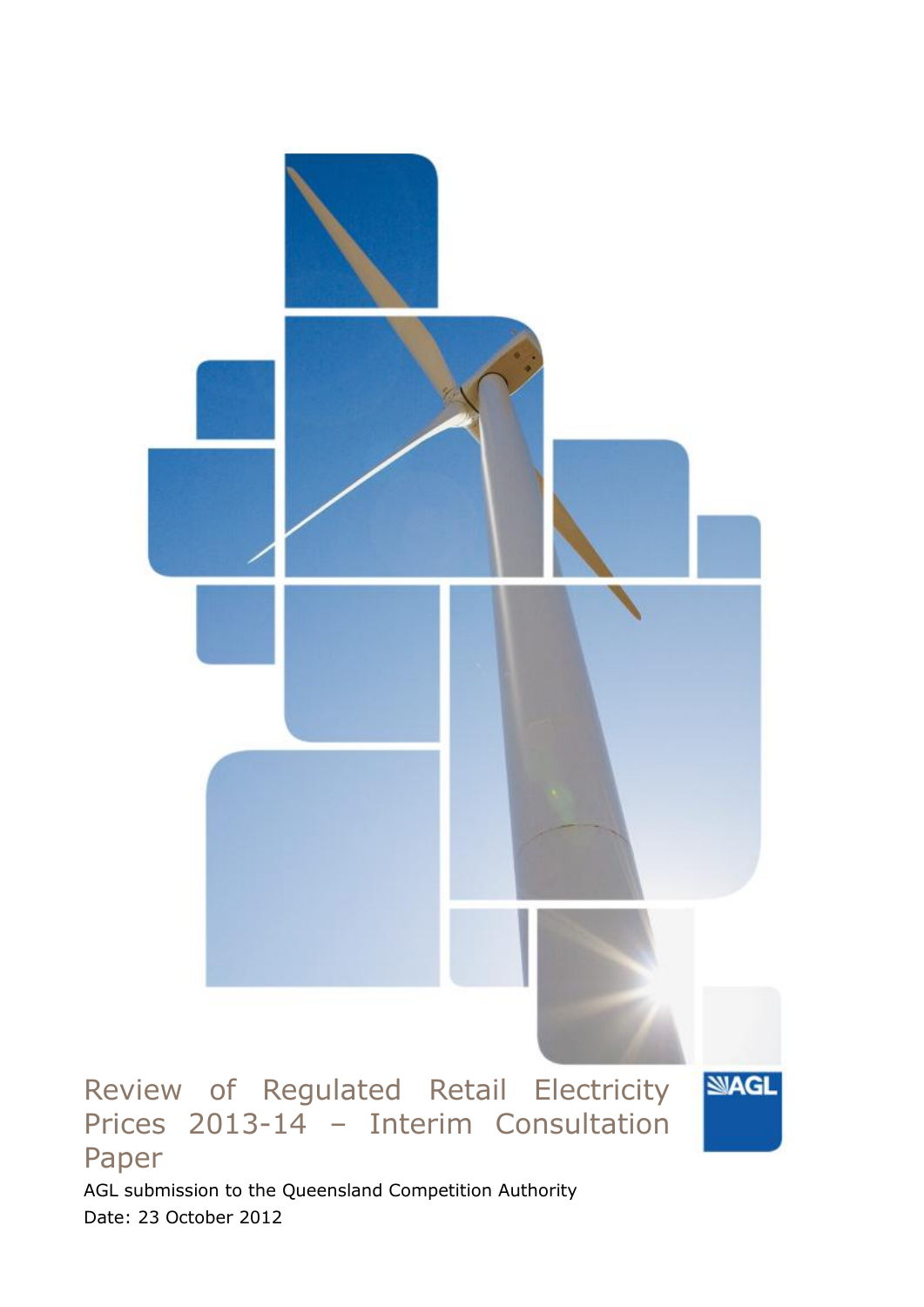# **SIAGL**

# **Table of Contents**

| 1.                                                                 |                                                        |
|--------------------------------------------------------------------|--------------------------------------------------------|
| Queensland Retail Electricity Market and 2012-13 Notified Prices 3 |                                                        |
| 2.                                                                 |                                                        |
|                                                                    | Minister's Delegation and Terms of Reference 2013-14 6 |
|                                                                    | 2012-13 Delegation and ToR and changes in 2013-147     |
|                                                                    |                                                        |
| 3.                                                                 | 2013-14 Notified Price Consultation 11                 |
| 4.                                                                 |                                                        |
|                                                                    |                                                        |
|                                                                    |                                                        |
|                                                                    |                                                        |
|                                                                    |                                                        |
|                                                                    |                                                        |
|                                                                    |                                                        |
|                                                                    |                                                        |
|                                                                    |                                                        |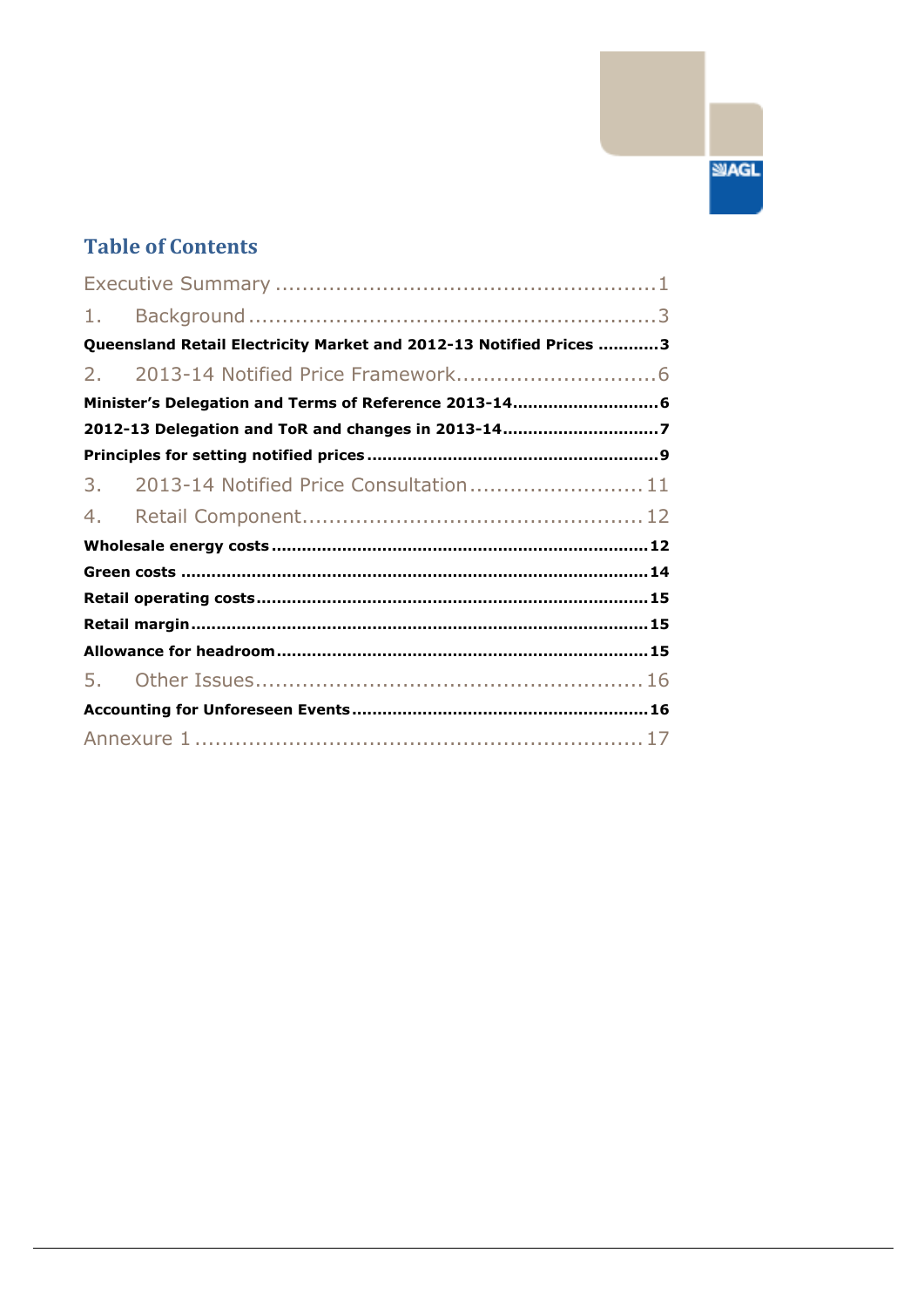# <span id="page-2-0"></span>Executive Summary

AGL welcomes the opportunity to provide feedback on the Interim Consultation Paper, Regulated Retail Electricity Prices 2013-14 (*Consultation Paper*). AGL looks forward to continuing to work closely with the Queensland Competition Authority (*the Authority*) through the next stages of the process to set the 2013-14 notified prices.

In the past year heavy-handed regulatory and Government intervention in the setting of notified electricity prices has raised significant uncertainty about the future of the retail electricity market in Queensland. The current Ministerial Delegation provides an opportunity for the Authority to move away from prescriptive regulation of small customer electricity prices so that the retail market can be deregulated by the end of the proposed pricing period. AGL is hopeful that the Authority will take this opportunity to minimise the regulatory risk in determining regulated electricity prices on a year-on-year basis by setting the framework for a sustainable price path.

#### **2013-14 Notified Price Framework**

- The Delegation to the Authority has changed compared with previous Delegations from the Minister:
	- $\circ$  The Delegation applies for three years from 1 July 2013 to 30 June 2016, instead of one year. In each tariff year the Authority is to calculate the notified prices and publish an annual price determination; and
	- o The Terms of Reference (*ToR*) within the Delegation provide the Authority with much broader discretion to develop a pricing approach which meets the general requirements of the Delegation.
- The Delegation and ToR describe 'transitioning' from current pricing arrangements over three years to rebalance the fixed and variable components of Tariff 11 so that the components are cost reflective by 1 July 2015. AGL supports the principle that the components of tariffs should be cost reflective so that any cross-subsidies between customer groups are eliminated prior to deregulation.
- The Authority has recognised that the new requirements of the Delegation "might warrant some changes to the approach used in the 2012-13 Determination". AGL suggests that a number of changes should be made to the current pricing methodology employed by the Authority to reflect the requirements of the Delegation.
- AGL believes that this Review provides the Authority an opportunity to set a framework for setting notified prices that can provide price certainty for the industry, and consumers alike. By promoting retail competition as a sustainable approach to setting 'efficient' retail prices the Authority can best achieve the goals of "managing short-term price shocks…..and assist in the longer term investment in the sector".

#### **2013-14 Notified Price Consultation**

AGL is concerned that the Consultation Paper does not provide any policy principles, regulatory framework or pricing methodology which the Authority is considering in setting the 2013-14 notified prices. This will severely limit the effectiveness of any consultation carried out at this stage because stakeholders will not be able to provide feedback on specific proposals.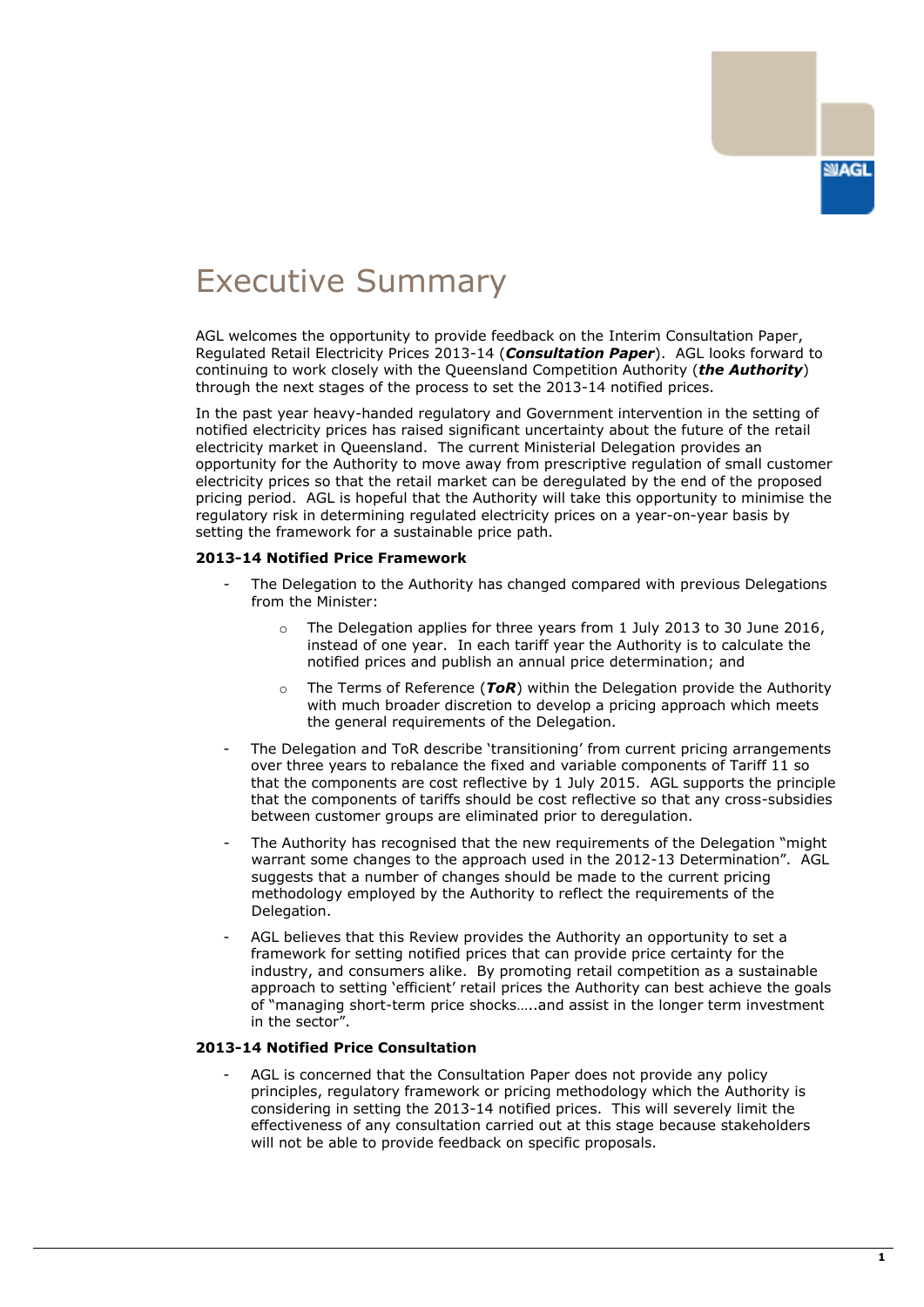

#### **Setting the Retail Component**

- In light of the changes to the Delegation, AGL is firmly of the view that the Authority should adopt a principle of setting the elements of the R component at no less than the long-term cost faced by a retailer operating in the Queensland small customer retail market. Using this approach AGL suggests:
	- o The wholesale energy cost (*WEC*) should not be less than the long run marginal cost (*LRMC*) of electricity generation;
	- o If no consideration of the LRMC of generation is included in the WEC (i.e. purely market-based energy purchase cost) the WEC should include costs of long-term hedging arrangements i.e. PPAs;
	- o To promote competition, AGL encourages the Authority to consider if defining the retailer to be a "new entrant retailer" to fully account for the costs of acquiring customers, may be more appropriate; and
	- o Retail margin & headroom should be set to appropriately promote retail competition.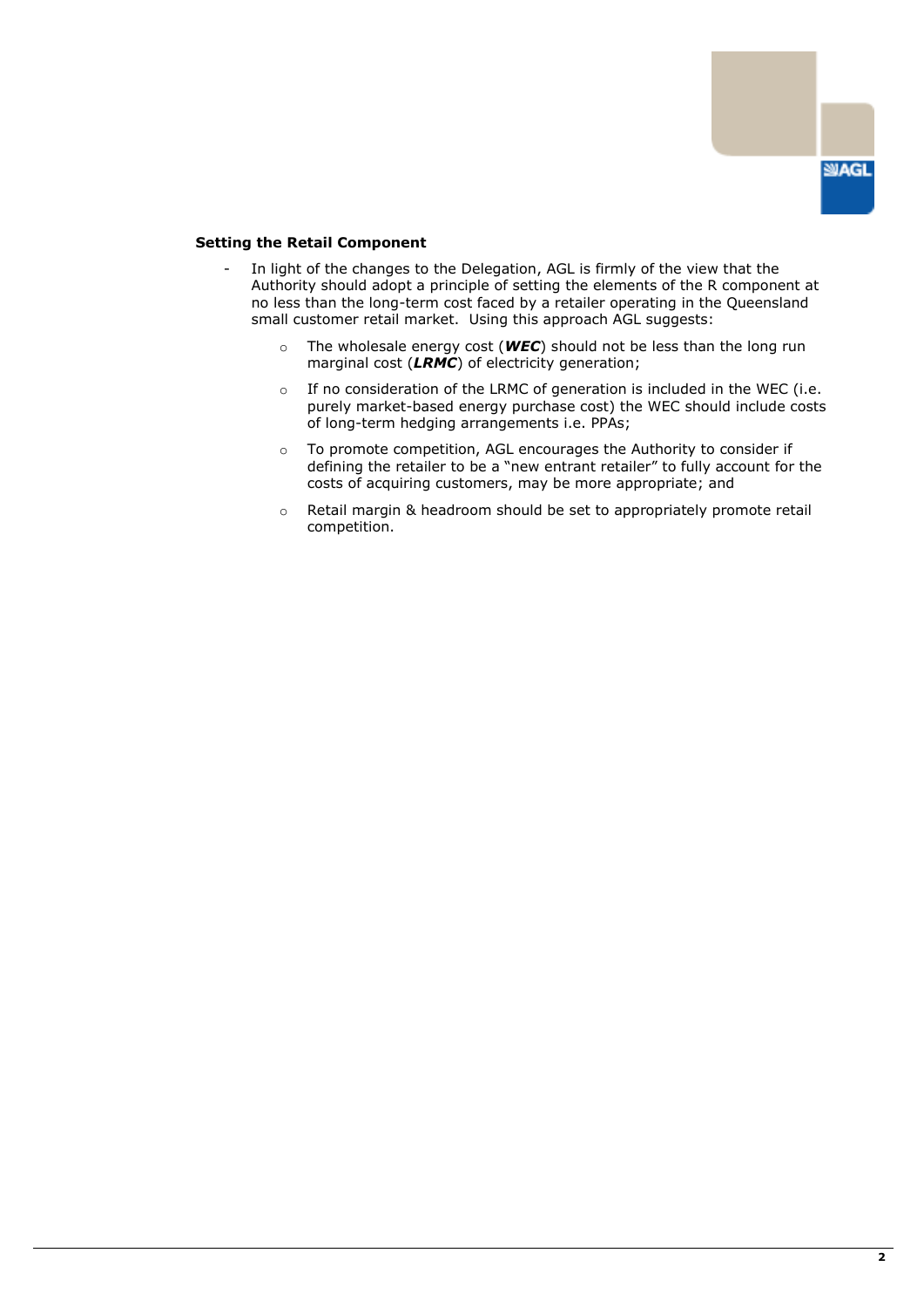

# <span id="page-4-0"></span>1. Background

AGL Energy Ltd (*AGL*) welcomes the opportunity to provide comments to the Queensland Competition Authority (*the Authority*) on the Interim Consultation Paper, Regulated Retail Electricity Prices 2013-14 (*Consultation Paper*).

### <span id="page-4-1"></span>**Queensland Retail Electricity Market and 2012-13 Notified Prices**

In the past year heavy-handed regulatory and Government intervention in the setting of notified electricity prices has raised significant uncertainty about the future of the retail electricity market in Queensland. The current Delegation from the Minister provides an opportunity for the Authority to move away from prescriptive regulation of small customer electricity prices so that the retail market can be deregulated by the end of the proposed pricing period. AGL is hopeful that the Authority will take this opportunity to minimise the regulatory risk in determining regulated electricity prices on a year-on-year basis by setting the framework for a sustainable price path.

The process to determine notified prices for 2012-13 represented a significant departure from previous determinations made by the Authority. The change in the Minister"s Delegation to the Authority created significant uncertainty for retailers and many consumers. The change in the Delegation had the main effect of freezing the price for Tariff 11 at the 2011-12 price plus an allowance for the carbon pricing mechanism. This in turn meant the dismissal of the proposed network pricing approach from Energex and energy purchase cost (*EPC*) approach taken by the Authority to set the most widely used tariff (i.e. Tariff 11).

In terms of the Retail Component of the notified prices the freezing of Tariff 11 plus the carbon allowance made a minor difference to the price of the usage rate of the tariff. However, the methodology used to set the elements of the 2012-13 Retail Component changed significantly from the 2011-12 approach to setting notified prices. Specifically, the Authority made significant changes to the wholesale energy cost (*WEC*) allowance in 2012-13 and included a specific allowance for "headroom" to promote retail competition.

#### **Recent wholesale electricity market changes**

Figure 1 below shows the changes in Cal2013 QLD Base contract prices since October 2011 which cover the period when the 2012-13 Final Determination was developed and finally released in May 2012. The change in contract prices shown in the graph highlights the risk inherent in using a market-based EPC approach to set the WEC allowance. The market-based EPC approach assumes that the cost of servicing an additional customer can be met by hedging this customers load in the short-term market. If the market moves beyond the price set in the Determination then the hedging cost might not be recovered in the regulated tariff. AGL remain of the view that using a long-term approach to setting the WEC allowance would minimise the risk of this occurring.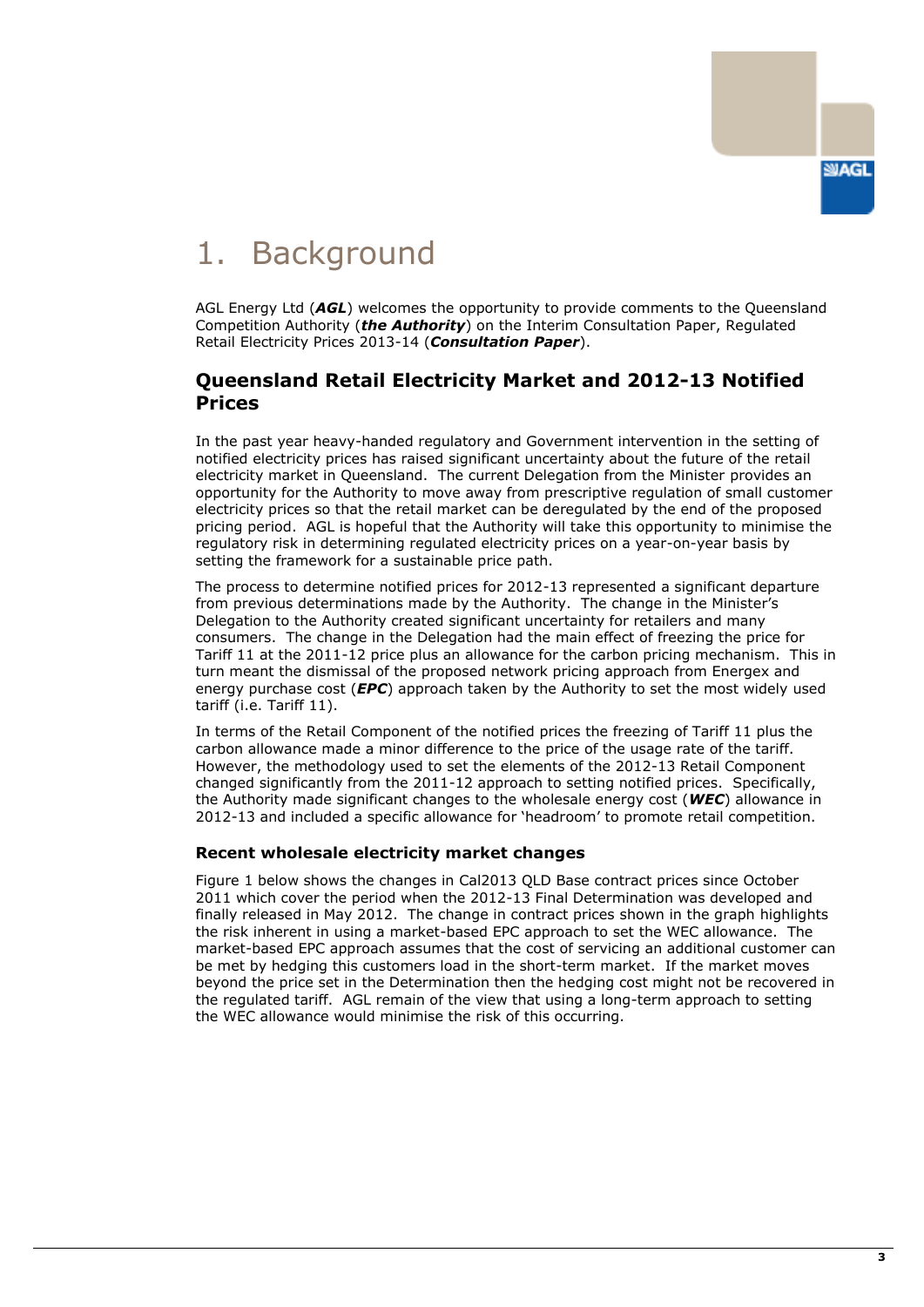



#### **Figure 1 – d-cypha Cal2013 QLD Base Contract Prices**

Source: d-cypha Trade website QLD Base Cal2013 – accessed 18 October 2011)

#### **Impact on retail competition**

Figure 2 shows the monthly transfer rates for electricity customers in the NEM broken down by State. While the transfer rates include all customer types in the NEM this data provides the most useful benchmark for the trend in switching of retail customers.



**Figure 2 – Historical Transfer Rates for NEM States** 

Source: AEMO NEM monthly retail transfer statistics, Sep 2012

Figure 2 highlights:

- Current Queensland transfer rate is at its lowest level in three years. Since July 2012 the transfer rate in Queensland has reduced further and remains the lowest of any State in the NEM; and
- Queensland transfer rates improved briefly in August 2012 likely due to public interest in the Queensland Government decision to freeze Tariff 11, the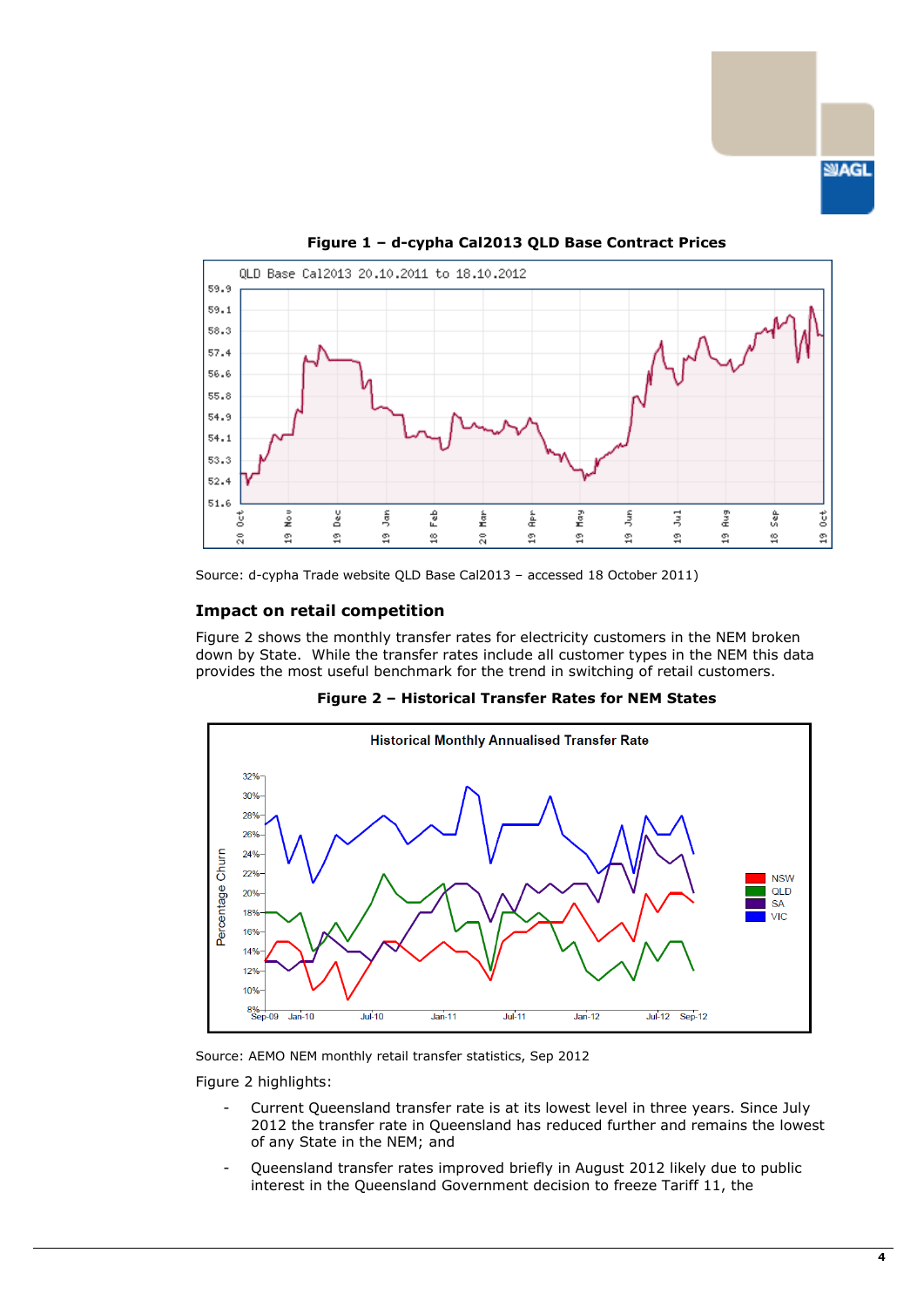

introduction of the carbon pricing mechanism and media interest on retail market contract rates.

AGL is also of the view that the Queensland transfer rate demonstrates the retail market reaction to the increased risks for retailers that result from significant year-on-year adjustments in the regulated price settings. By setting the notified price based on a consultant"s view on the efficient WEC the Authority narrows the band within which retailers can develop a strategy to manage their price risk. While the Authority would argue that as part of their Delegation from the Minister they are required to set prices based on a representative retailers" "efficient costs" there is significant uncertainty in defining this 'efficient cost'.

In submissions to the Authority"s Draft Determination, Regulated Retail Electricity Prices 2012-13 (March 2012) (*2012-13 Draft Determination*) stakeholders highlighted that the consultant ACIL Tasman had in October 2011 provided the AEMC with projections of the WEC faced by retailers in various jurisdictions, including Queensland, for a period including 2012-13. ACIL Tasman addressed this issue in their 2012-13 Final Report to the Authority and discussed the different assumptions used in the Draft Decision which resulted in a "\$9.00/MWh decrease in the modelled time weighted price between the AEMC report and the report for the Draft Determination".<sup>1</sup> The fact that regulators, such as the Authority, rely on pricing forecasts that can vary so significantly serves to reinforce the risks faced by retailer entering into a market where effectively a 'cap' price is reset each year.

#### **Community Service Obligation Payments**

The Queensland Government's Uniform Tariff Policy provides that "wherever possible, nonmarket customers of the same class should have access to uniform retail tariffs and pay the same notified price for their electricity supply, regardless of their geographic location".<sup>2</sup> In practice this means that in the Ergon supply area that customers whose network tariffs are greater than the total retail tariff then the Government subsidises the retailer (i.e. Ergon Energy) for the difference. In 2012-13 the subsidy paid to Ergon Energy is estimated to be  $\sim$  \$600 million.<sup>3</sup> This amount can be expected to expand if the long term costs of the Government retailer are not recovered.

#### **Retail competition and deregulation**

-

In the context of the commitment to phase out retail price regulation set out in the Australian Energy Market Agreement, $4$  AGL is firmly of the view that the objective of the three year Delegation should be to set notified prices in a manner that will best facilitate a move to full retail market deregulation.

 $<sup>1</sup>$  ACIL Tasman Ltd, Estimated energy purchase costs for Final Determination, Prepared for the</sup> Queensland Competition Authority, May 2012. Page 18

<sup>&</sup>lt;sup>2</sup> Queensland Competition Authority, Interim Consultation Paper, Regulated Retail Electricity Prices 2013-14, September 2012, Appendix A: Ministerial Delegation and Covering Letter. Page 8.

 $3$  Estimate based on Queensland Budget Paper No.2 Community service obligation payments for 2012/13 to the Energy Sector.

<sup>4</sup> Standing Council on Energy and Resources, Australian Energy Market Agreement (As Amended) Clause 14.11.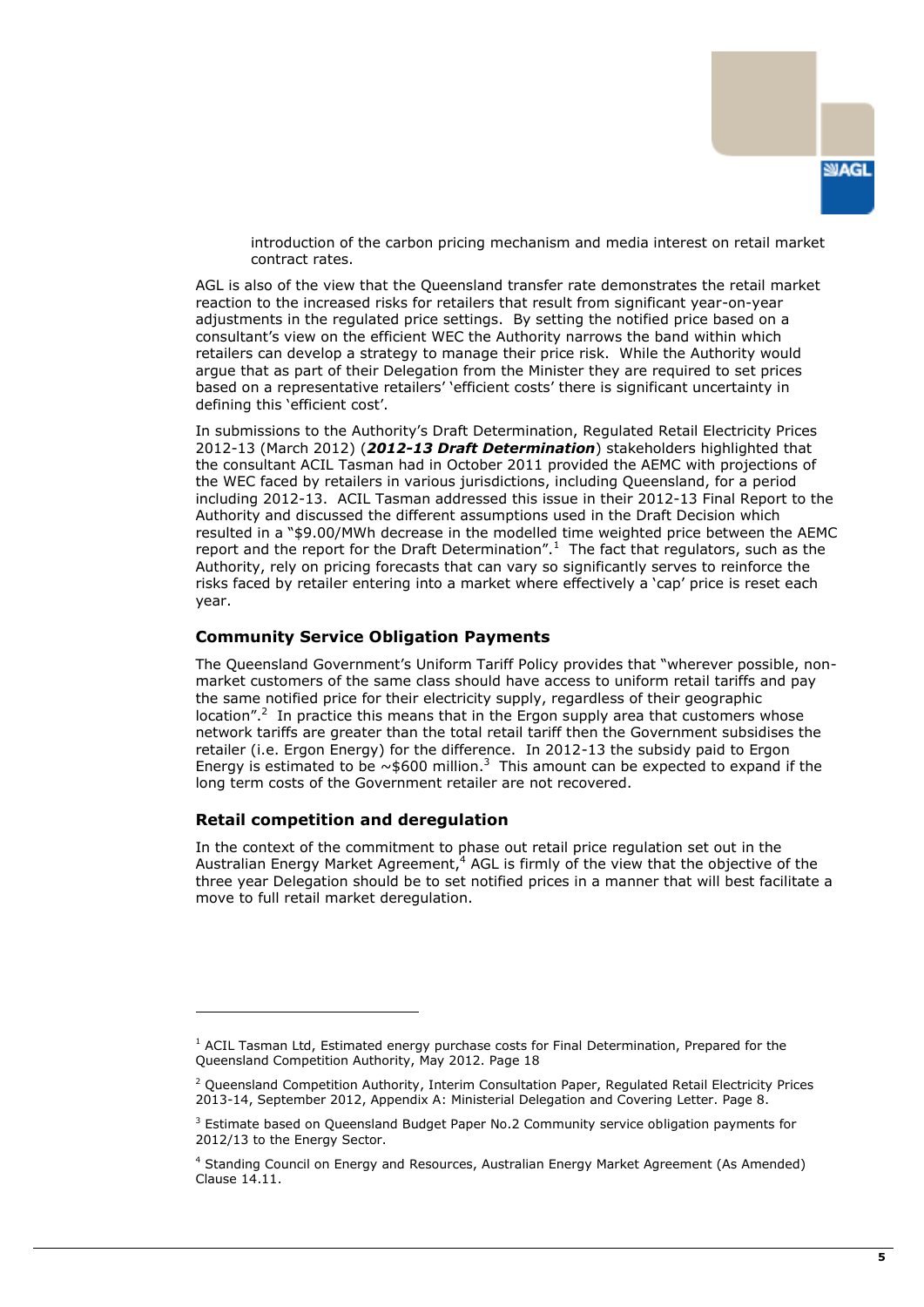# <span id="page-7-0"></span>2. 2013-14 Notified Price Framework

The Delegation to the Authority has changed compared with previous Delegations from the Minister. AGL supports a number of specific changes and notes that the Terms of Reference (*ToR*) within the Delegation provide the Authority with much broader discretion to develop a pricing approach which meets the general requirements of the Delegation.

AGL supports the use of a three year Delegation combined with an annual determination of notified prices. By providing a three year framework this will give greater certainty to the industry and customers alike. It also provides the Authority with a significant opportunity to ensure that the pricing approach used will not impede the move to a deregulation of electricity prices in the future. By promoting retail competition as a sustainable approach to setting "efficient" retail prices the Authority can best achieve "managing short-term price shocks…..and assist in the longer term investment in the sector*".<sup>5</sup>*

## <span id="page-7-1"></span>**Minister's Delegation and Terms of Reference 2013-14**

The Authority sets out in the Consultation Paper that in accordance with section 90(5)(a) of the Electricity Act, the Delegation requires that the Authority have regard to the following in making its price determination:

- a) the actual costs of making, producing or supplying the goods or services;
- b) the effect of the price determination on competition in the Queensland retail electricity market; and
- c) the matters set out in the Terms of Reference.

The Delegation applies from 1 July 2013 to 30 June 2016. The Delegation also includes a Terms of Reference (ToR) which requires that the Authority consider a number of specific matters, including:

- a) basing each annual price determination on  $a \, N + R$  cost build-up approach;
- b) the Queensland Government's Uniform Tariff Policy (UTP)
- c) basing the network cost component for:

-

- i. small customers on the network charges to be levied by Energex; and
- ii. large customers on the network charges to be levied by Ergon Energy.
- d) transitional arrangements for the standard residential tariff (Tariff 11) and the existing obsolete tariffs

The Authority notes that there are some new requirements in the Delegation which might warrant some changes to the approach used in the 2012-13 Determination. However, the Authority goes on to highlight that the underlying legislative requirements for the Determination has not changed.

<sup>5</sup> Queensland Competition Authority, Interim Consultation Paper, Regulated Retail Electricity Prices 2013-14, September 2012, Appendix A: Ministerial Delegation and Covering Letter. Page 5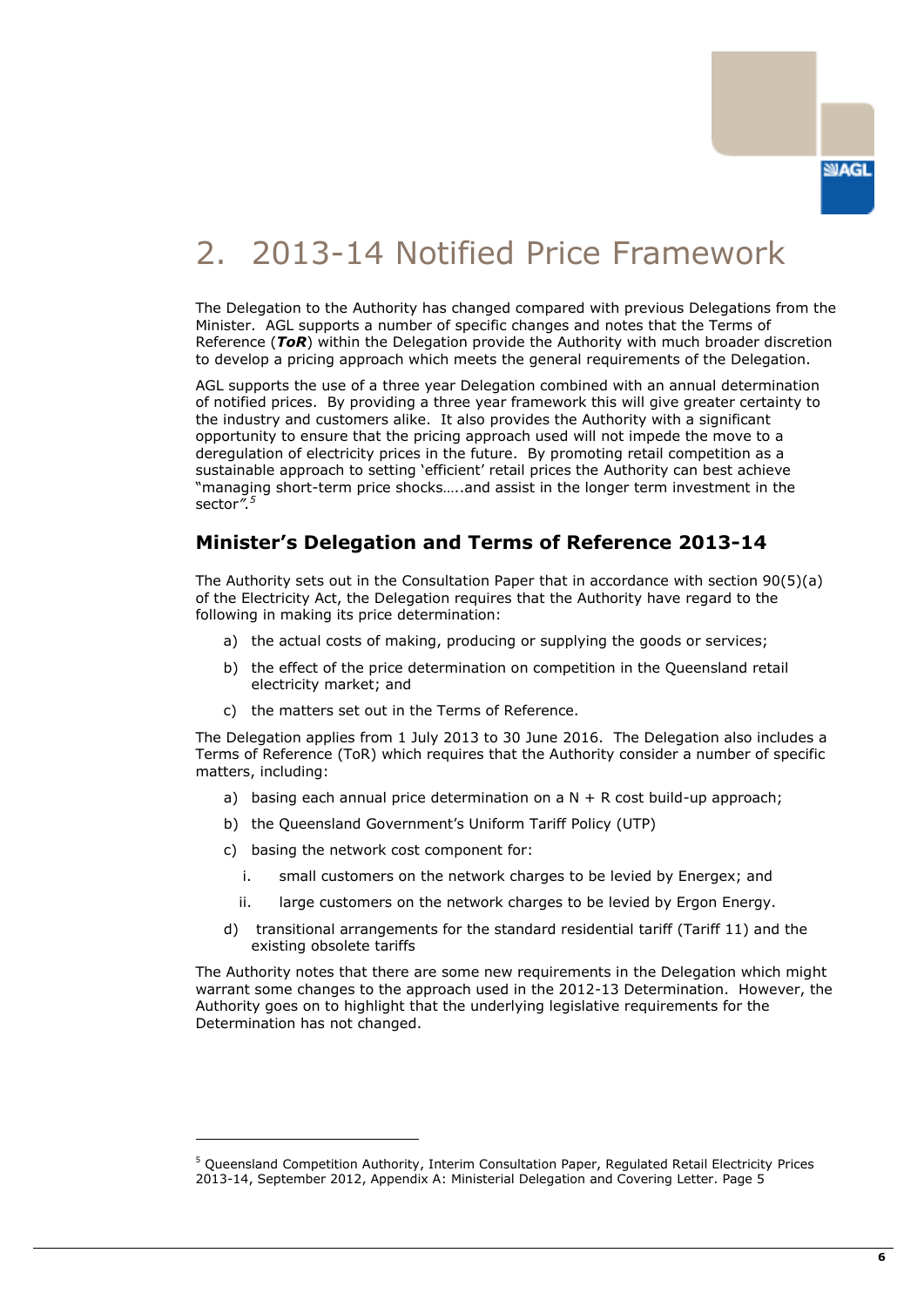

## <span id="page-8-0"></span>**2012-13 Delegation and ToR and changes in 2013-14**

In previous price determinations, in particular 2012-13, AGL has been concerned with the way that the Authority has interpreted the wording of the Delegation and ToR to justify the approaches taken to set the different components of the notified prices.<sup>6</sup> Whilst AGL acknowledges that the function of the Delegation and ToR is to provide a framework within which the Authority is to determine prices the interpretation of the wording has been a key factor in justifying the approaches taken for components such as the wholesale energy cost (*WEC*) allowance.

If the Authority is to be consistent in its application of the wording of the Delegation and ToR to the price determination it is necessary to consider the way in which the requirements of the Delegation and ToR were used in 2012-13. The Authority has recognised that the new requirements of the Delegation "might warrant some changes to the approach used in the 2012-13 Determination".<sup>7</sup> AGL suggests that a number of changes should be made to the current pricing methodology employed by the Authority to reflect the requirements of the Delegation.

AGL note the following specific issues for consideration:

#### **Wholesale energy cost allowance**

In the Final Determination, Regulated Retail Electricity Prices 2012-13, May 2012 (*2012- 13 Final Determination*) the Authority noted:

*"The Delegation requires that the energy cost component of each regulated retail tariff should include the cost of purchasing energy, environmental and renewable energy costs, energy losses and NEM fees."<sup>8</sup>*

The Authority used this reference to "the cost of purchasing energy" to specifically justify the use of a market-based approach to calculate the WEC. This reasoning was made clear in the Authority's discussion of an 'LRMC as floor' approach for the WEC allowance which was suggested by a number of stakeholders.<sup>9</sup> The Authority used advice from its consultants, ACIL Tasman, to support this approach.<sup>10</sup> Furthermore, ACIL Tasman went on to highlight the importance of the inclusion of "purchasing energy" to determine the approach for setting the 2012-13 WEC allowance:

*"The use of LRMC of generation was rejected as an approach by ACIL Tasman and the Authority in both the Draft Methodology Paper and the Draft Determination. This was on the basis that market prices were a more efficient and cost reflective measure of the cost of purchasing energy. Furthermore the Ministerial Delegation stated that:* 

<sup>6</sup> AGL Energy Ltd, Review of Regulated Retail Electricity Tariffs and Prices – Draft Methodology Paper. AGL submission to the Queensland Competition Authority (12 December 2011). Page 4.

 $7$  Queensland Competition Authority, Interim Consultation Paper, Regulated Retail Electricity Prices 2013-14, September 2012. Page 2.

<sup>&</sup>lt;sup>8</sup> Queensland Competition Authority, Final Determination, Regulated Retail Electricity Prices 2012-13, May 2012. Page 19

<sup>&</sup>lt;sup>9</sup> Ibid. Page 23.

<sup>&</sup>lt;sup>10</sup> In the Final Determination 2012-13, the Authority note "ACIL also advised against using LRMC on the basis that it does not account for prevailing market conditions and therefore is unlikely to reflect actual wholesale energy purchase costs faced by retailers, as required in the Delegation."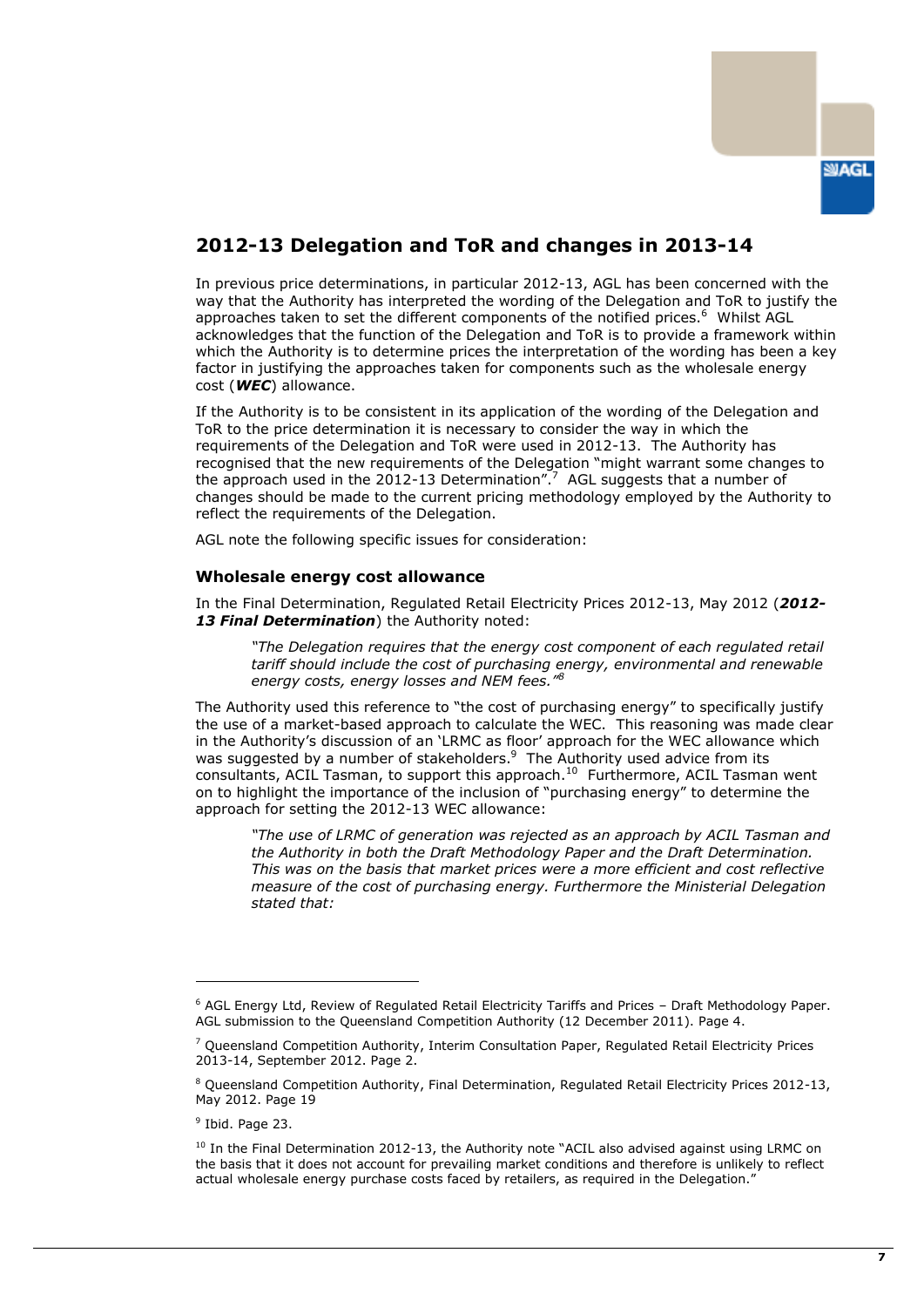

*The energy cost component of each regulated retail tariff should include the cost of purchasing energy,………Importantly, the Delegation did not make reference to the cost of making or producing electricity."<sup>11</sup>*

Clearly, ACIL Tasman gave significant weight to this form of words, and particularly the omission of a reference to "making or producing electricity" when dismissing "LRMC as a floor" as a valid approach.

It must therefore be considered highly significant that clause 3(a) of the ToR states that the:

*"QCA must have regard to the following: a) the actual costs of making, producing or supplying the good or services".*

This now aligns with the requirement of Section 90 (5)(a)(i) of the Electricity Act 1994. AGL suggests that as the absence of a reference to "making or producing" electricity was deemed to be largely determinative of the EPC approach previously, this change in the Delegation must require the Authority to review their approach to incorporate generation costs in some way in the WEC.

AGL again encourages the Authority to adopt an "LRMC as a floor" approach, for the reasons previously articulated by AGL and now because the change to the Delegation appears to require this.

#### **Retail costs**

-

The 2012-13 Delegation to the Authority stated:

*In determining the retail cost component of each regulated retail tariff, the authority must consider the retails costs that would reasonably be incurred by an efficient representative retailer, the characteristics of which should be determined by the Authority. The Authority is also required to determine an appropriate retail margin giving consideration to any risks not compensated for elsewhere.* 

On this basis the Authority developed a set of defined characteristics for a "representative retailer" which were set out in the 2012-13 Final Determination:

*the Authority considers that the representative retailer is one that:* 

- *a) is an incumbent retailer of sufficient size to have achieved economies of scale;*
- *b) serves small and large retail customers in Queensland and other jurisdictions across the NEM;*
- *c) has a mix of market and non-market customers;*
- *d) retails electricity on a stand-alone basis; and*
- e) *is not vertically integrated with an electricity generator.*

The 2013-14 Delegation and ToR does not include a similar requirement defining an approach for estimating the retail cost component to be included in regulated prices. In addition to having regard to the *"actual costs of making, producing or supplying the goods or services"* the Authority must have regard to "the effect of the price determination on competition in the Queensland retail electricity market". To promote competition, AGL encourages the Authority to consider if defining the retailer to be a "new entrant retailer" to fully account for the costs of acquiring customers, may be more appropriate.

<sup>&</sup>lt;sup>11</sup> ACIL Tasman, Estimated energy purchase costs for Final Determination, Prepared for the Queensland Competition Authority, May 2012. Page 10.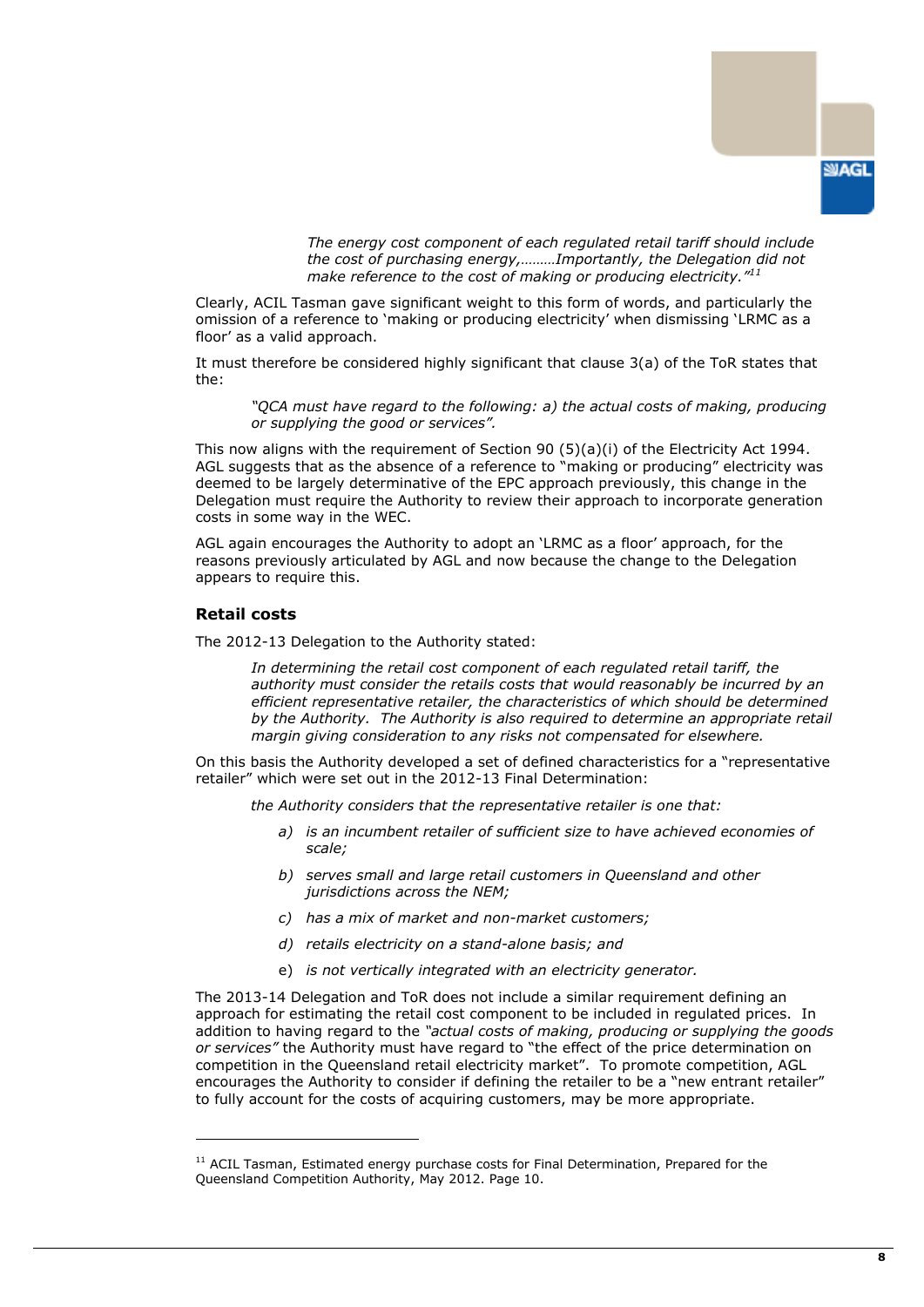

#### **Transitional arrangements for Tariff 11**

The ToR requires the Authority to consider:

*Implementing a three-year transitional arrangement to rebalance the fixed and variable components of Tariff 11, so that each component (fixed and variable) of Tariff 11 is cost reflective by 1 July 2015.* 

The specific requirement to rebalance the fixed and variable components of Tariff 11 is a new requirement for the Authority and due to the difference between the current fixed component and a cost reflective fixed component the change will likely impact on customers bills. AGL is keen to work with the Authority, the Government and Energex to ensure that these changes are appropriately introduced over the course of the price path, and clearly and carefully communicated to customers.

## <span id="page-10-0"></span>**Principles for setting notified prices**

As noted earlier, the 2013-14 Delegation provides the Authority with the opportunity to set a notified pricing framework for the coming three years which balances the objectives of managing short-term volatility and providing long-term sustainability for the Queensland retail electricity market. AGL wish to highlight a number of key principles which in our experience should be addressed in balancing these objectives:

#### **Industry impact of notified prices**

As noted earlier, in the past the Authority has been clear to point out that its approach to determining notified prices is limited by the terms of the Delegation from the Minister. The Delegation typically focuses on issues specifically related to setting the notified prices and is not concerned with the functioning of the broader electricity industry. By amending the specific nature of the Delegation AGL suggests that this provides greater scope for the Authority to consider the role that notified prices have in the efficient functioning of the Queensland electricity industry.

AGL has discussed, at length, in previous submissions the link between the need for a sustainable notified pricing framework in order to ensure the ability of credit worthy retailers to underwrite new generation plant as required.<sup>12</sup> The move away from developing new power generation by Government-owned corporations further places the onus on the private sector, and primarily credit worthy retailers to invest in new generation.

AGL is firmly of the view that in setting the framework for a three-year price path that the Authority should acknowledge the broad role of notified prices in the electricity supply chain.

#### **Retail electricity price regulation as a 'safety net'**

-

The framework of Full Retail Contestability (FRC) which was introduced by the Queensland Government from 1 July 2007 was set up to encourage competition amongst retailers in Queensland. Maintaining a notified electricity price provides a 'safety net' for customers that are not able to access the benefits of a competitive retail electricity market. Where retailers are able to offer competitive market offers the regulated price acts as a "price to beat' in the market.

<sup>&</sup>lt;sup>12</sup> AGL Energy, Submission to Consultation Paper, Review of Regulated Retail Electricity Tariffs, August 2011. Page 5.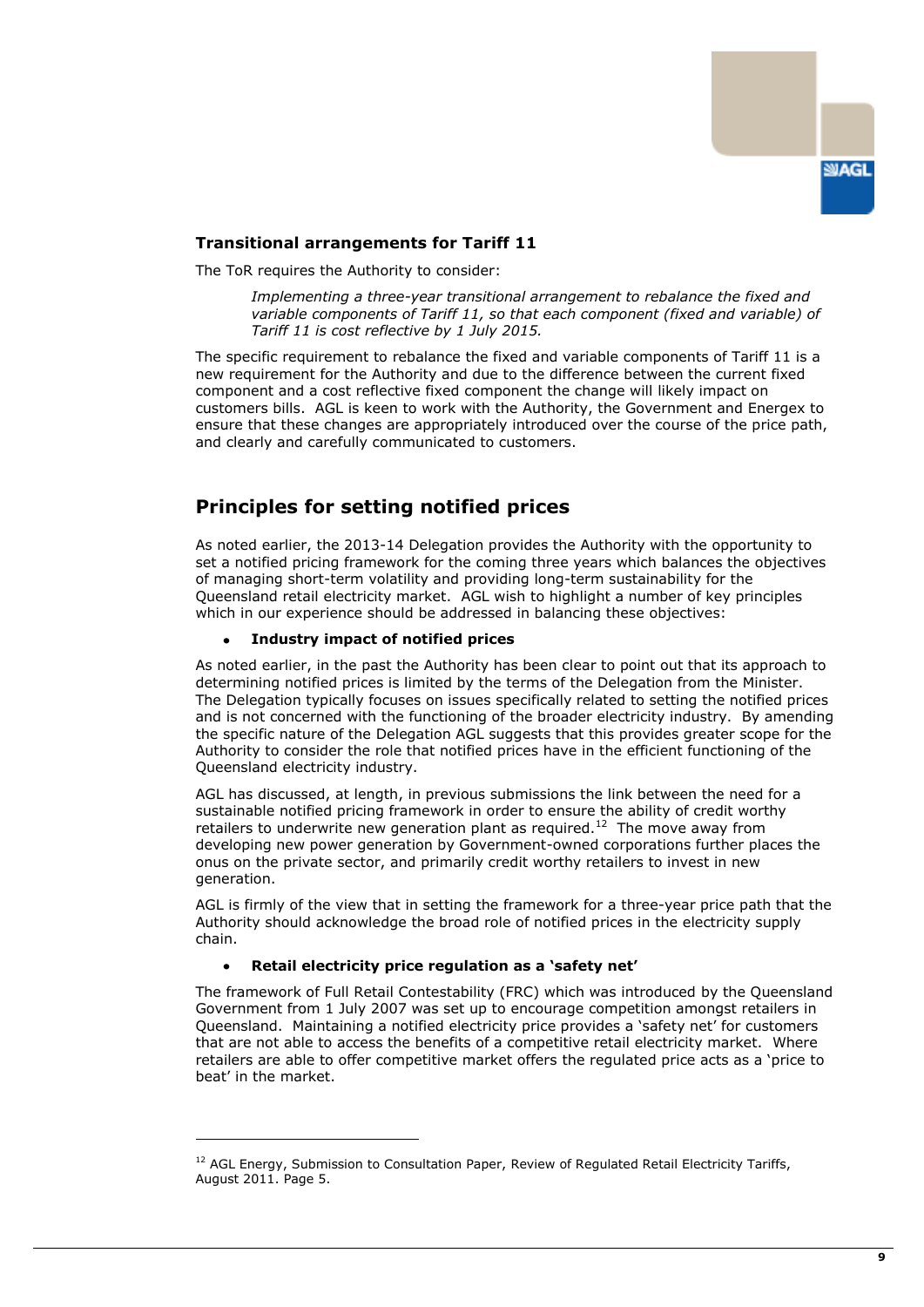Using regulation to set an efficient price at a point in time pursues a very different objective, and one that is designed for monopoly markets. If a regulator sets an efficient price then this regulatory process effectively determines the allocation of efficiency savings to market participants, thereby bypassing the efficient market mechanism. This is appropriate where there is no competition in the market. However, such an approach is unnecessary, and risks significant detriment in a competitive market – the market mechanism is designed to establish the most efficient price for customers in a market. If a safety net price is set such that it impacts the level at which the market price is set then the usefulness of the market is constrained.

It should also be recognised that setting a single efficient price in a market with a number of standard or default retailers that have an obligation to supply customers is particularly problematic due to the different nature of their obligations and the customer base that they serve.

The 2013-14 Delegation and ToR reaffirms the Queensland Government"s commitment to a Uniform Tariff Policy. AGL acknowledges that the Authority will be mindful to ensure a outcome in line with the Delegation for customers in areas where there is limited access to the benefits of competition. However, AGL highlights that the continued promotion of competition in South-East Queensland in critical to ensure a sustainable retail market.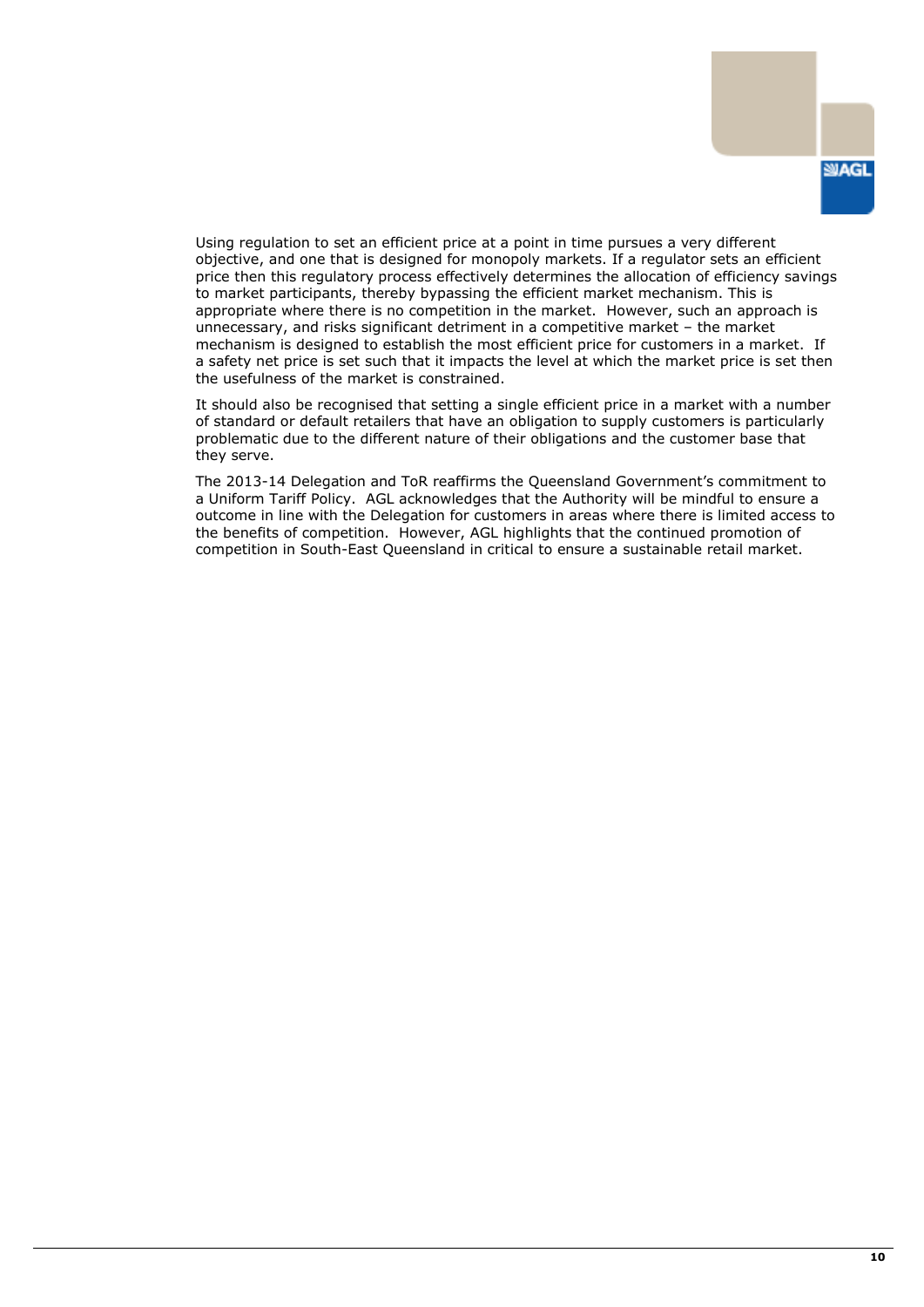# <span id="page-12-0"></span>3. 2013-14 Notified Price Consultation

The Ministerial Delegation and Covering Letter to the Authority notes that the "QCA is required to undertake a rigorous consultation process with all relevant parties and consider all submission received".<sup>13</sup> AGL is pleased that the need for extensive consultation is acknowledged and is hopeful that the Authority can deliver on this requirement of the Delegation. However, brief nature of the Interim Consultation Paper does not provide us with much confidence. By not providing any guidance on the issues under consideration by the Authority in relation to the notified pricing framework the efficacy of this stage of consultation is undermined. It is not unreasonable to expect that stakeholders are given some indication of the issues which the Authority deems to be under consideration so that stakeholders can provide specific feedback.

AGL also notes the important role played by consultants and their projections as to the costs likely to be incurred by retailers from 2013-16. As part of any "extensive" and "rigorous" consultation process it is essential for those consultants" economic models, results and inputs to be made available and their findings to be subject to consultation and debate. AGL is extremely concerned that if the next step in the current consultation process is the Authority"s Draft Determination, the opportunity for robust consultation on the consultant's approach and findings is significantly reduced, as they will already form part of a publicised Draft Determination.

AGL is of the view that the following amendments to the consultation process are necessary in order to appropriately give effect to the requirements of the Delegation:

- The Authority to publish the brief/scope of work which consultants are engaged to provide the Authority. This will assist stakeholders in understanding the basis on which the consultant has come up with a particular recommendation or methodology. This practice is carried out by regulators in other jurisdictions<sup>14</sup>;
- The Authority's consultant to release their Draft Report for consultation prior to the planned "Workshop on energy and retail costs" in December/January. This would include the publication of comprehensive explanations of their economic models and the full data sets used in their modelling, and produced by their modelling, in order to ensure a meaningful process in which all stakeholders can have confidence; and
- Following consultation on the consultant"s Draft Report, the Authority would be able to consider additional comments from stakeholders prior to the release its Draft Determination.

This process was used successfully in the Authority's 2012-13 price review. While this does include an additional step in the process, AGL is firmly of the view that this is warranted given this is a process on which a three year price path will rest. The process of consultation for the 2011-12 notified prices did not provide the level of information on which AGL could have confidence and estimate with any certainty the outcomes that the modelling might deliver.

 $<sup>13</sup>$  Oueensland Competition Authority, Interim Consultation Paper, Regulated Retail Electricity Prices</sup> 2013-14, September 2012, Appendix A: Ministerial Delegation and Covering Letter. Page 6.

 $14$  In July 2009, IPART published a Notice setting out the basis for engaging consultants as part of the review of regulated retail electricity charges from 2010 to 2013.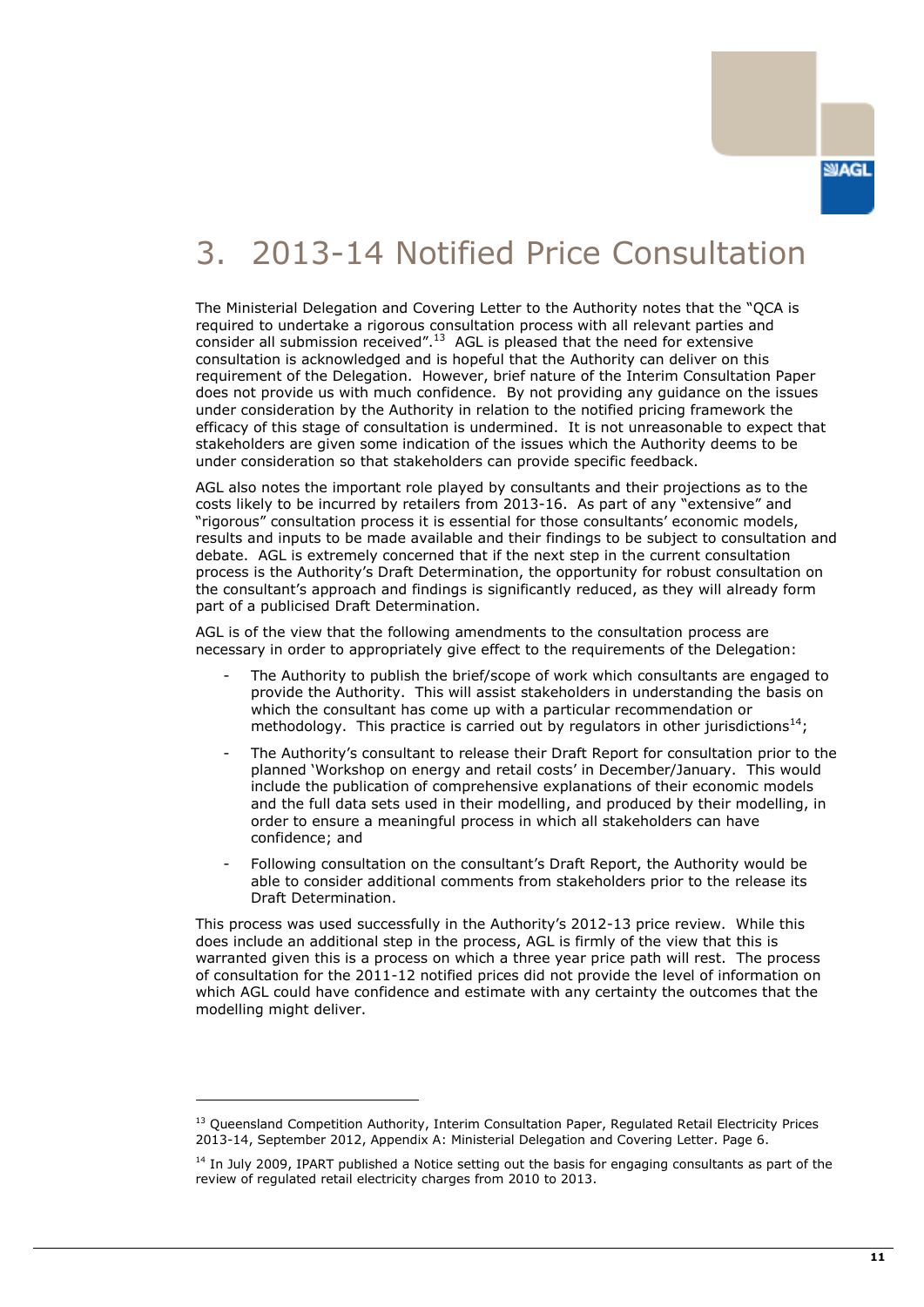

# <span id="page-13-0"></span>4. Retail Component

As noted earlier, it is difficult for AGL to provide specific feedback to the Authority where there is no identification of the issues under consideration by the Authority in developing the Draft Determination. However, AGL notes that in the past there have been a number of issues associated with setting the retail component that AGL suggest the Authority should reconsider.

## <span id="page-13-1"></span>**Wholesale energy costs**

AGL continues to advocate the calculation of the wholesale energy cost (*WEC*) using a market-based approach whereby the WEC should not be less than the long run marginal cost (*LRMC*) of electricity generation. As noted above, this change appears to be supported by the change in the terms of the Delegation from the previous year. AGL again notes that adopting this approach within the three year period of the Delegation would limit short-term volatility in retail prices and provide longer-term certainty for the retail industry. AGL has provided a detailed discussion in Annexure 1 of the issues raised by ACIL Tasman in regards to the use of an LRMC approach in setting the WEC allowance for 2012-13 notified prices.

Using this approach the Authority would need to consider approaches for calculating the LRMC of generation to meet the relevant load and a market-based energy purchase cost (*EPC*) to reflect the cost of supplying the relevant load in the NEM i.e. spot and contract markets. The Authority noted in the Consultation Paper that the current approach used in the 2012-13 Final Determination would act as a starting point for setting the methodologies as part of the 2013-14 price and for the remaining years of the price path.<sup>15</sup> AGL is of the view that there are a number of issues which need to be considered when analysing the short-term contract market, and if no consideration of LRMC is included in the WEC allowance then the EPC approach should include costs of long-term hedging arrangements i.e. PPAs.

#### **Market-based EPC approach**

-

As part of the Authority"s 2013-13 Final Determination, ACIL Tasman carried out the modelling to determine the market-based EPC allowance for the regulated tariffs. A description of the methodology, the final EPC allowances and a discussion of stakeholders views provided on the Draft Methodology are documented in the report : *Estimated energy purchase costs for Final Determination, May 2012 (2012-13 EPC Report)*. AGL has a number of concerns with the application of the market-based EPC approach in determining the energy cost allowance used in the regulated prices.

#### **Queensland Futures Market Liquidity**

AGL noted in our submission to the 2012-13 Draft Determination, that the Queensland electricity futures market did not provide a reliable basis on which to calculate the 'efficient cost' faced by a retailer serving a small customer load in Queensland.<sup>16</sup> AGL highlighted that the lack of liquidity in Queensland futures market for different products which would be used by a retailer to hedge their load (i.e. swaps, peak swaps and caps) highlighted that retailers were entering into longer-term hedging arrangements.

<sup>&</sup>lt;sup>15</sup> Queensland Competition Authority, Interim Consultation Paper, Regulated Retail Electricity Prices 2013-14, September 2012. Page 2.

<sup>&</sup>lt;sup>16</sup> AGL Energy Ltd., Draft Determination - Regulated Retail Electricity Prices 2012-13, AGL submission to the Queensland Competition Authority, Date: 16 April 2012. Page 13.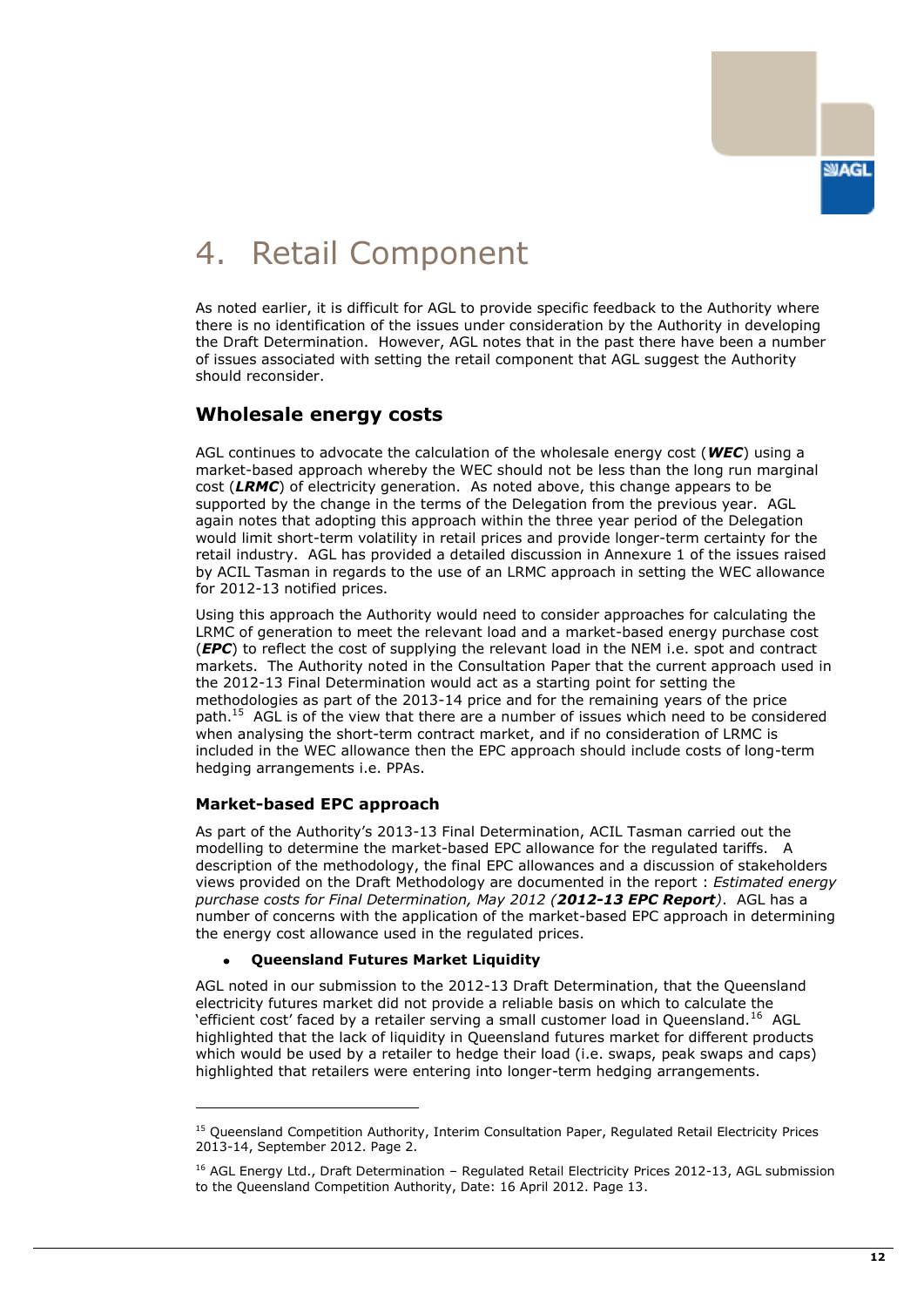Figure 3 below shows Q3 2013 liquidity in the Queensland futures market for base and peak instruments (i.e. peak combines peak and cap contracts for simplicity) against underlying physical base load demand at the Node, and underlying or physical peak and cap contract demand using the percentiles identified by the Authority and ACIL (i.e.  $80<sup>th</sup>$ percentile for base demand,  $90<sup>th</sup>$  percentile for peak demand, and  $105<sup>th</sup>$  of peak demand for cap demand). Q3 2013 has been chosen to assess liquidity for the regulatory period as this is the closest period to the current date and has the highest level of trades of any quarter during FY14.





Note: Q3 2013 Reported Trades as at 17 October 2012

Figure 2 demonstrates a lack of liquidity in the futures market to meet both base and peak demand. On this basis AGL maintains that:

- Using thinly traded futures prices which are not representative of retailer costs is not appropriate; and
- Due to the lack of liquidity in this market it is reasonable to assume that retailers will seek other sources of hedge cover such as PPAs.
- **Carbon policy uncertainty impact on contract prices**

AGL is concerned that due to the lack of bipartisan support for the Clean Energy Act 2011 that current FY14 futures market prices may not fully account for the costs of the carbon pricing mechanism on generators. The Leader of the Opposition has published a commitment to abolishing the carbon pricing mechanism as one of the first actions of a Federal Liberal Government.<sup>17</sup> In theory as the contract period approaches, the level of uncertainty relating to the future of the carbon pricing mechanism should reduce and

 $17$  Liberal Party of Australia, Our plan to abolish the carbon tax. Available at [http://www.liberal.org.au/our-plan-abolish-carbon-tax.](http://www.liberal.org.au/our-plan-abolish-carbon-tax) Accessed on 18 October 2012.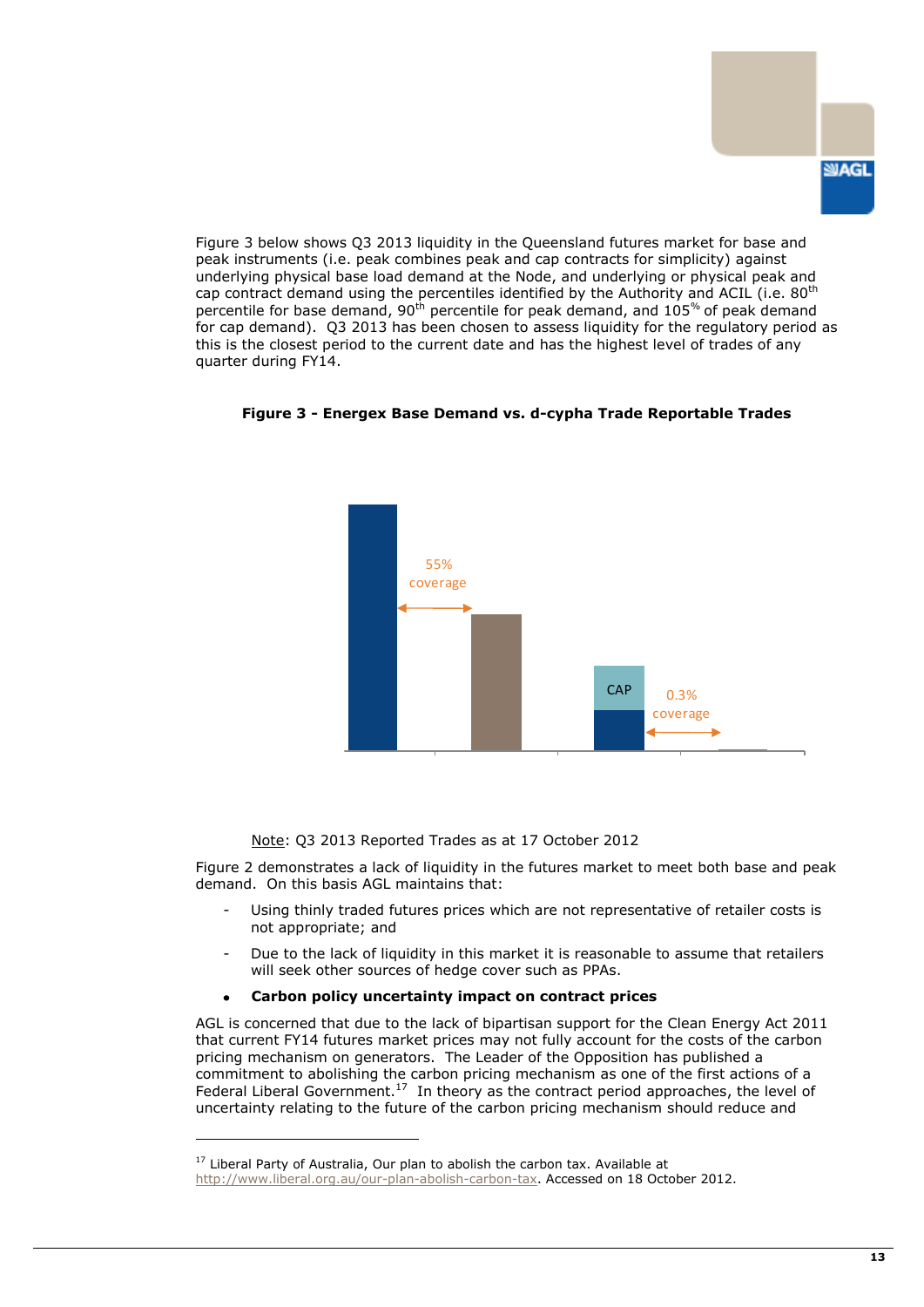

prices will better reflect the whether the carbon price will apply to generators during that period. However, by using current contract prices to set regulated tariffs the Authority risks not allowing for the full recovery of the carbon cost on retailers wholesale energy costs.

#### **Pool price modelling assumptions**   $\bullet$

AGL remains concerned that any market-based EPC that is reliant on spot price modelling will be heavily influenced by the modelling assumptions which underpin the model. Recently, there have been a number of generators in the NEM that have announced temporary shut downs in response to market conditions e.g. Tarong Power Station has announced plans to withdraw two of its generating units from service in October and December 2012 for at least two years or until wholesale electricity demand improves.<sup>18</sup> In order to ensure acceptance of this type of modelling by stakeholders the Authority and its consultants should clearly set out the assumptions used in any spot price modelling and provide full details of the results.

#### **Consideration of long-term instruments in a market-based EPC approach**

As part of AGL"s submissions to the 2012-13 Draft Determination AGL provided the Authority with details on two approaches which could be used to calculate the value of a PPA based on a simple and transparent methodology based published inputs and assumptions.<sup>19</sup> As the evidence demonstrates above retailers energy costs are not solely defined by prices in the Queensland futures market and therefore consideration should be given to incorporating long-term hedging costs into a market-based EPC (where no consideration of LRMC is included in the regulated price). AGL also note that the changes in the Delegation (discussed earlier) would not preclude any consideration of long-term hedging costs as part of a market-based EPC approach. In order to incorporate the PPA costs into a retailers" contract hedging strategy assumptions would need to be made as to what extent a retailer would use PPAs to hedge their portfolio. AGL acknowledge that there are a number of issues which would need to be addressed as part of this approach. AGL propose that the details of any such approach could be considered by the Authority through the consultation process for the 2013-14 regulated retail prices.

#### <span id="page-15-0"></span>**Green costs**

-

AGL is of the view that the cost allowances to meet other "green" schemes, such as the RET and the Queensland Gas Scheme, should reflect the long-term cost of compliance rather than short-term market-based costs. This has been recognised by the Authority and it"s consultants in determining the 2012-13 allowance for the QLD Gas Scheme. The approach used acknowledges "that retailers have prudently entered arrangements to acquire GEC's which have legitimately added to the EPC".<sup>20</sup>

AGL remains of the view that the cost allowance for SRES compliance should be based upon the clearing house STC price (i.e. \$40/STC) and the most recent estimate of the STP for the years in question.

<sup>&</sup>lt;sup>18</sup> Stanwell Corporation Ltd. Media release - Stanwell to withdraw Tarong Power Station units from service. 11 October 2012.

 $19$  AGL Energy Ltd., Regulated Retail Electricity Prices 2012-13 (March 2012) - Supplementary Information. 8 May 2012.

<sup>&</sup>lt;sup>20</sup> ACIL Tasman, Estimated energy purchase costs for Final Determination, Prepared for the Queensland Competition Authority, May 2012. Page 22.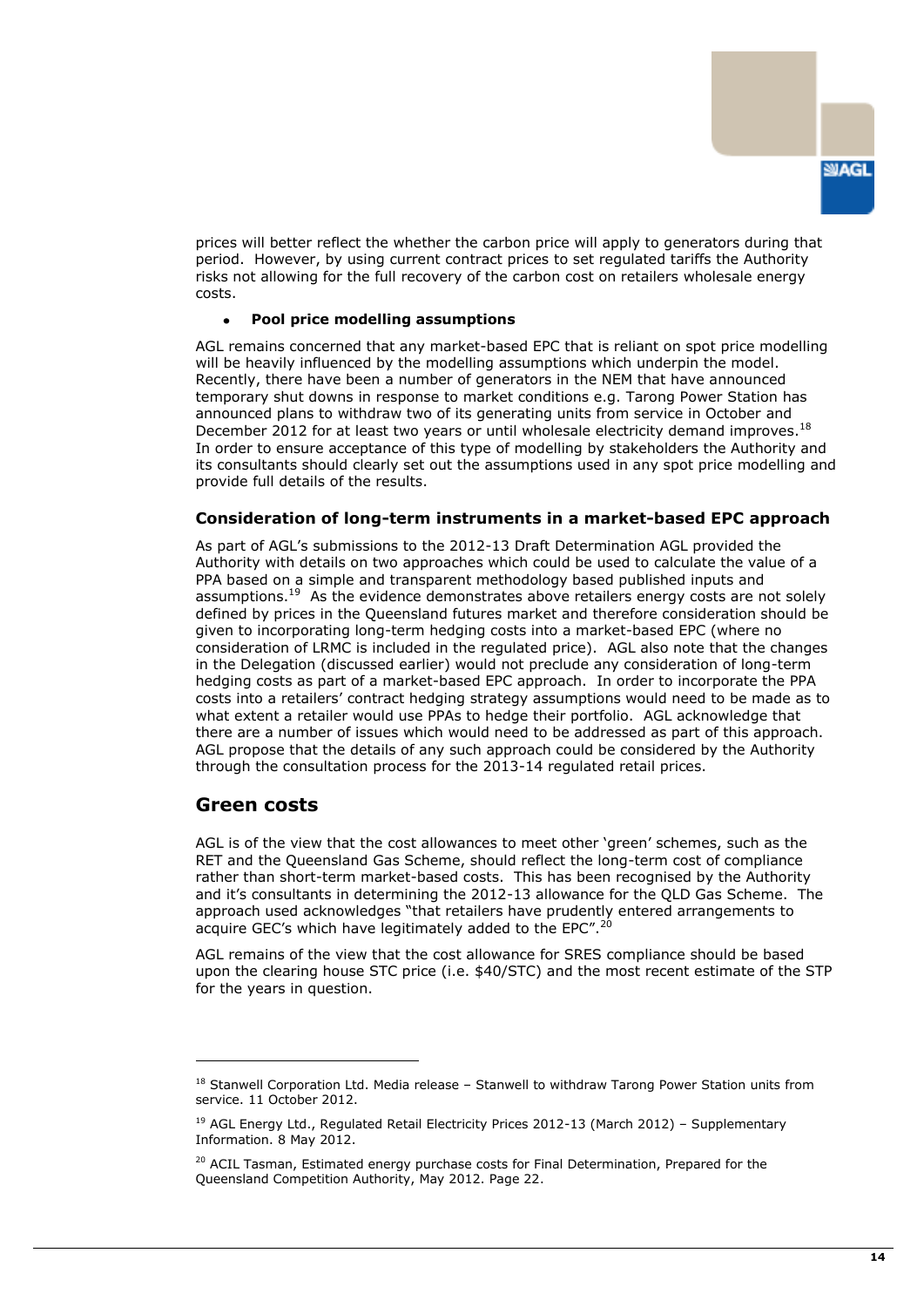

## <span id="page-16-0"></span>**Retail operating costs**

In the 2012-13 Final Determination, the Authority decided the retail operating costs (*ROC*) for small customers consuming up to 100 MWh/year to be \$130.67/MWh. AGL had previously expressed concern about the "echo chamber" amongst State regulators when determining benchmarks with no inputs considered from retailers who actually operate in the market. Even though large retailers now operate on a national basis, there are still differences in operating costs in various jurisdictions. For example, credit costs, regulatory costs and campaign costs do vary on an average customer basis by state.

The 2012-13 ROC is based on an "efficient, representative retailer". The Terms of Reference requires the Authority to have regard to "the effect of the price determination on competition in the Queensland retail electricity market.<sup>"21</sup> To promote competition, the Authority should consider defining the retailer to be a "new entrant retailer" to fully account for the costs of acquiring customers.

However, even with the current definition of an efficient retailer, the 2012-13 ROC understates the operating costs which AGL considers to be appropriate for operating a retail business for small customers in QLD.

# <span id="page-16-1"></span>**Retail margin**

-

The Authority"s retail margin in the 2012-13 Final Determination of 5.4% is based IPART"s 2010-13 review of regulated electricity prices in NSW. As pointed out previously, the Authority should consider if merely adopting such a benchmark from another jurisdiction is appropriate. The Terms of Reference, despite being for three years, requires a redetermination every year. In NSW, cost pass-through provisions have been included in the price setting framework.

The retail margin cannot be determined in isolation to the other cost components. If the approach to wholesale energy costs has high risk, the retail margin should reflect this risk accordingly. If the WEC or ROC allowances are set too low, the effective retail margin will be lower.

## <span id="page-16-2"></span>**Allowance for headroom**

The Authority has established an explicit allowance for headroom in 2012-13 notified prices. The Authority has correctly pointed out that customers able to access a market contract can avoid this additional cost. Competition in the electricity market is based on discounting – without headroom it will be difficult for retailers to induce customers to switch.

AGL do not consider the headroom to be a penalty. QLD users have the right to access the regulated price and can choose to move to market contract at any time (at the next meter read). Market contracts have term and conditions which are different from the regulated tariffs or notified prices. Customers on regulated prices may not identify themselves and retailers with customers on regulated prices have an exposure to uncertain load.

In the 2012-13 Final Determination, the Authority has considered a headroom allowance of 5% to be sufficient for switching to occur. In AGL"s experience, a much higher headroom is required to induce customers for switching. One suggestion is to gather

<sup>&</sup>lt;sup>21</sup> Oueensland Competition Authority, Interim Consultation Paper, Regulated Retail Electricity Prices 2013-14, September 2012, Appendix A: Ministerial Delegation and Covering Letter. Page 8.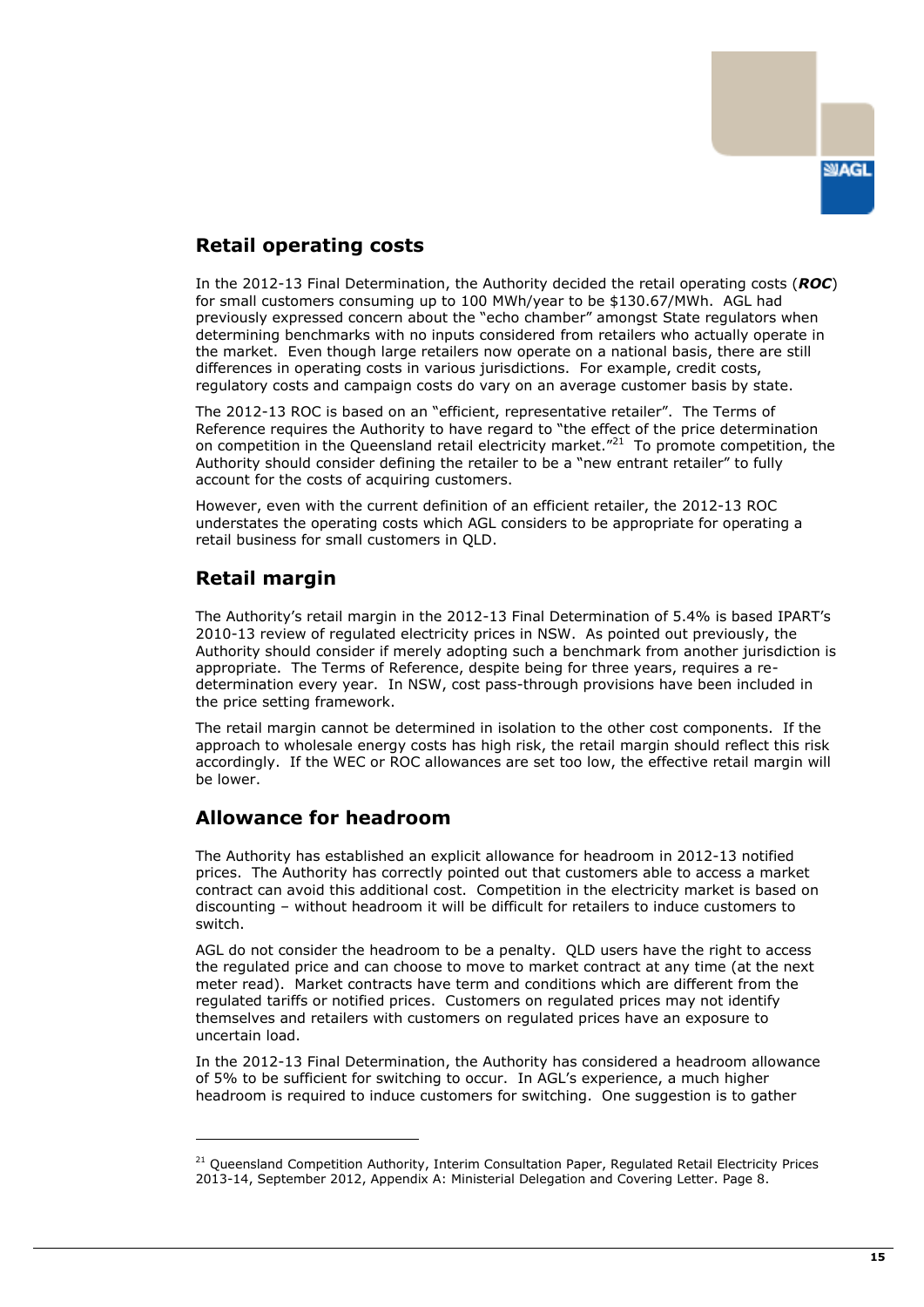

some evidence, for example, through surveys, to better assess the level of discount which will be effective to induce customers to switch. In any case, there is greater risk in setting prices too low than too high as competition will remove any excess margin.

The Authority had also made no distinction between the headroom allowance for residential and small business customers. AGL considers these two customer groups to be different and a higher allowance is more appropriate for small business customers.

# <span id="page-17-0"></span>5. Other Issues

## <span id="page-17-1"></span>**Accounting for Unforeseen Events**

AGL note that the Delegation to the Authority to determine notified prices does not appear to make any reference to consideration of a cost pass-through mechanism (price adjustments within the tariff year) or a catch-up mechanism (cost impacts from a previous year in the subsequent tariff year). In developing a framework for regulated pricing over the next three years AGL considers that including a mechanism to provide some flexibility within regulated prices to cover unforeseen events is critical. If no mechanism for pass through costs related to unforeseen events, either within the price path or as a "catch-up" for costs incurred in the previous year, this leaves retailers with an increased level of risk which should be acknowledged within notified prices.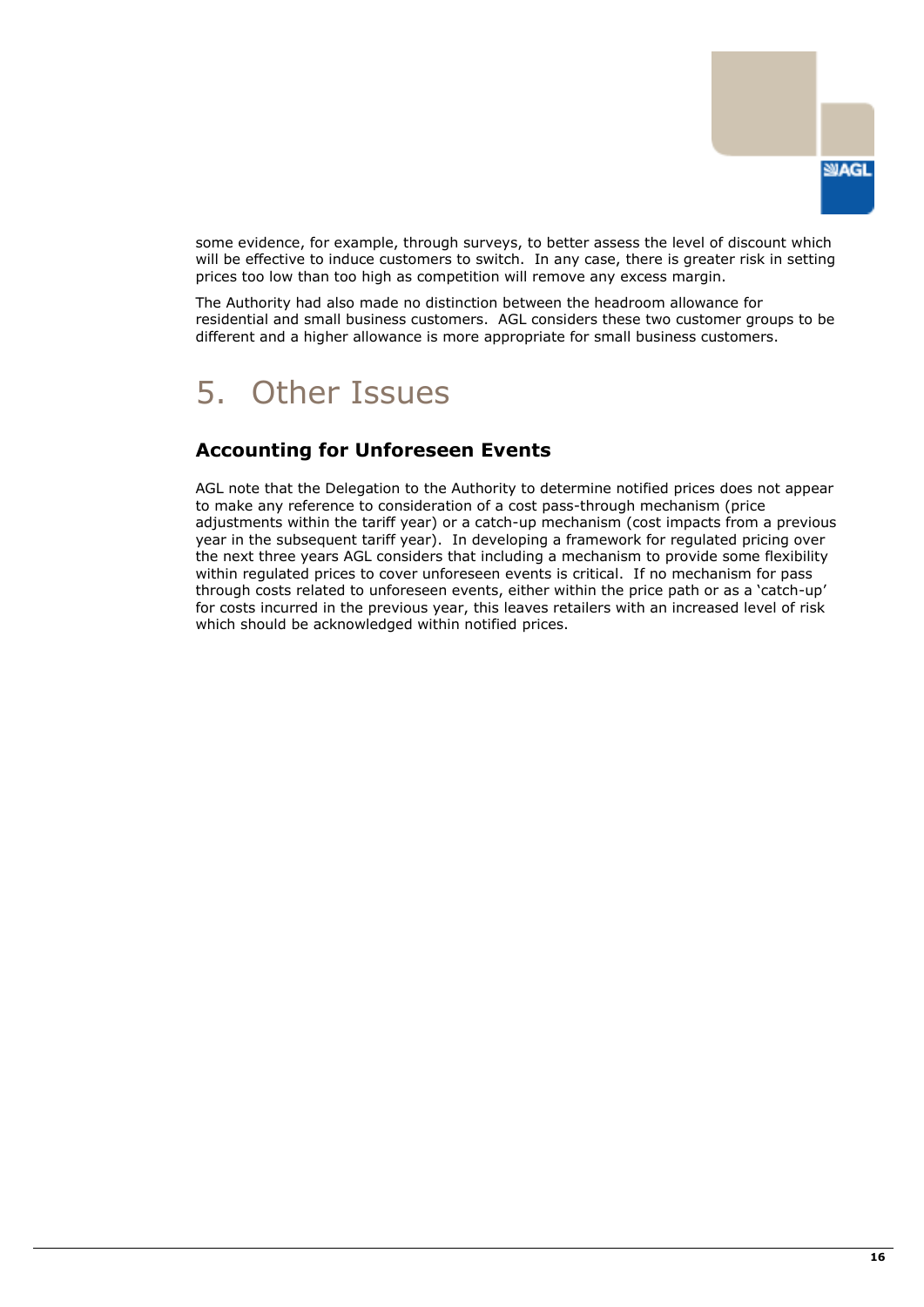

# <span id="page-18-0"></span>Annexure 1

#### **ACIL Tasman 2012-13 EPC Report – Consideration of LRMC**

As part of the Authority"s 2013-13 Final Determination, ACIL Tasman carried out the modelling to determine the market-based EPC allowance for the regulated tariffs. A description of the methodology, the final EPC allowances and a discussion of stakeholders views provided on the Draft Methodology are documented in the report : *Estimated energy purchase costs for Final Determination, May 2012 (2012-13 EPC Report)*.

In this annexure AGL provides a discussion of some of the detailed points raised by ACIL Tasman in the 2012-13 EPC Report used to dismiss an LRMC approach as appropriate to calculate the wholesale energy cost (*WEC*) allowance for the 2012-13 notified prices.

In Section 2.2 of the 2012-13 EPC Report, ACIL sets out in detail the reasons why LRMC of generation was not incorporated into the calculation of the WEC. In the context of the current review, AGL note the following:

- As discussed earlier, ACIL highlight the reference in the Delegation to "the cost of purchasing energy" as not being compatible with using LRMC to calculate the WEC. The change in the wording of the 2013-14 Delegation should prompt the Authority to review the benefits of this the "LRMC as floor" approach;
- ACIL note that the "LRMC of generation reflects a reasonable annualised cost associated with investing in electricity generation. However, the LRMC of generation implies nothing about the allocative or dynamic efficiency of electricity investment decisions". AGL agrees that the LRMC in itself does not fully account for these efficiencies, however by incorporating this allowance into the regulated retail price cap it allows the forces of competition to allocate this benefit amongst market participants.
- Incorporating the LRMC into the WEC "potentially imposes the consequences of inefficient investment decisions on end-users despite the NEM being designed to pass on the benefits of the competitive market to those end-users". AGL disagrees with this assessment on the basis that:
	- Using a 'stand-alone' LRMC to estimate the 'least-cost' generation mix to meet a particular load does not attempt to account for "inefficient investment decisions" whatsoever, since it is based on optimal plant conditions and applies only as a price cap in the competitive market. It does not in and of itself mean that market participants will recover their full costs – but instead will be determined by the market;
	- o While the NEM is designed to "pass on the benefits of the competitive market to end-users" it is retailers that are tasked with ensuring that the competitive market can function properly by managing the price and volume risk of the market. It is the role of retail competition to facilitate efficient pricing to consumers;
	- o Market participants throughout the supply chain, from fuel suppliers through to end use customers, make decisions based upon the information available to them at the time. Setting a regulated future price cap based upon a determination of the efficiency of investment decisions after the event assumes perfect hindsight, and that the cost structures of the competitive businesses can be predicted with certainty; and
	- $\circ$  It should not be the role of a regulated retail price cap, set in the context of (what was) an intensely competitive retail market, to set the efficient price in that market. Any inter-temporal underestimation of this price cap